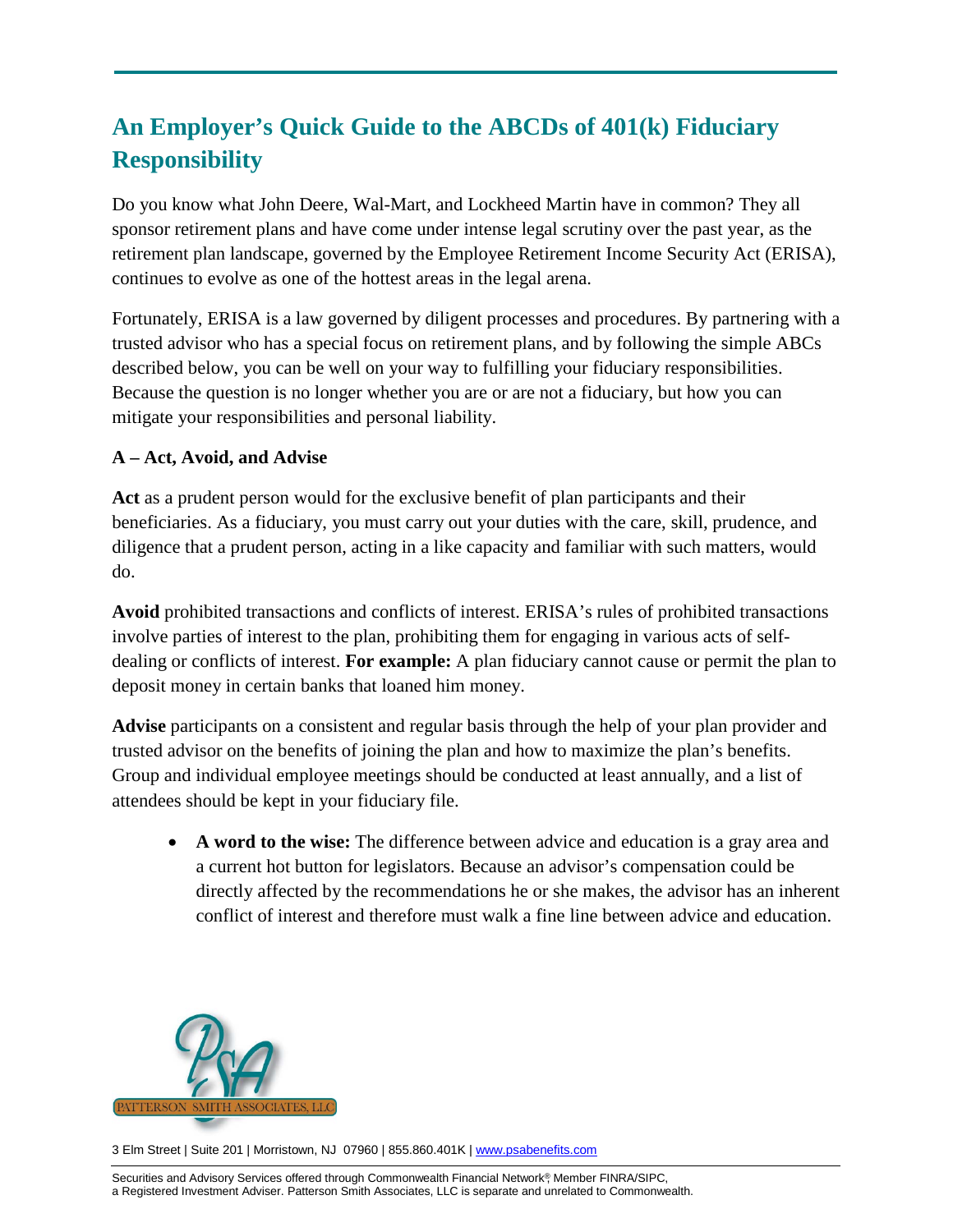### **B – Benchmark**

**Benchmark** all service providers, investments, and plan costs regularly. Service providers should be monitored and marketed through a thorough RFP process every three years to ensure that services received and fees paid are reasonable and meet the needs of the plan.

• Plan investment options must be benchmarked regularly against performance standards outlined in an Investment Policy Statement (IPS) and removed if not meeting performance standards.

### **C – Be Consistent**

**Consistently** make decisions with your retirement plan or investment committee.

- All plan decisions should be made by the retirement committee (two to five individuals who are involved in day-to-day plan management, in addition to your advisor) that meets on a consistent basis (e.g., at least annually).
- The decisions to add, remove, or replace an investment option must be made by following a consistent diligence process outlined in the IPS.
- All benchmarking should be done using consistent criteria.
- Employee contributions must be submitted on a consistent, timely basis; this is one of the most misunderstood rules by plan employers.

### **D – Document**

**Document,** document, document; and keep everything in a fiduciary file. If you are ever audited, the first items typically requested are your committee meeting minutes.

- All decisions and the process followed to make those decisions must be documented in a fiduciary file.
- All retirement or investment committee meetings must be documented.
- All RFP and benchmarking must be documented.
- All investment monitoring and decisions must be documented in the IPS.
- All education meetings with employees must be documented.
- All fiduciaries must act in accordance with the plan document, which should ensure that you are taking advantage of any available safe harbors.

Although the large corporate companies mentioned at the beginning of this article may garner most of the spotlight, the litigious nature of our society has made its way to Main Street and just as many lawsuits are brought against small businesses. **So it is important to note that fiduciary responsibility can be shared, but it cannot be delegated.** Follow the ABCs described above and partner with an advisor who acknowledges his or her co-fiduciary status in writing. If you do

3 Elm Street | Suite 201 | Morristown, NJ 07960 | 855.860.401K | [www.psabenefits.com](http://www.psabenefits.com/)